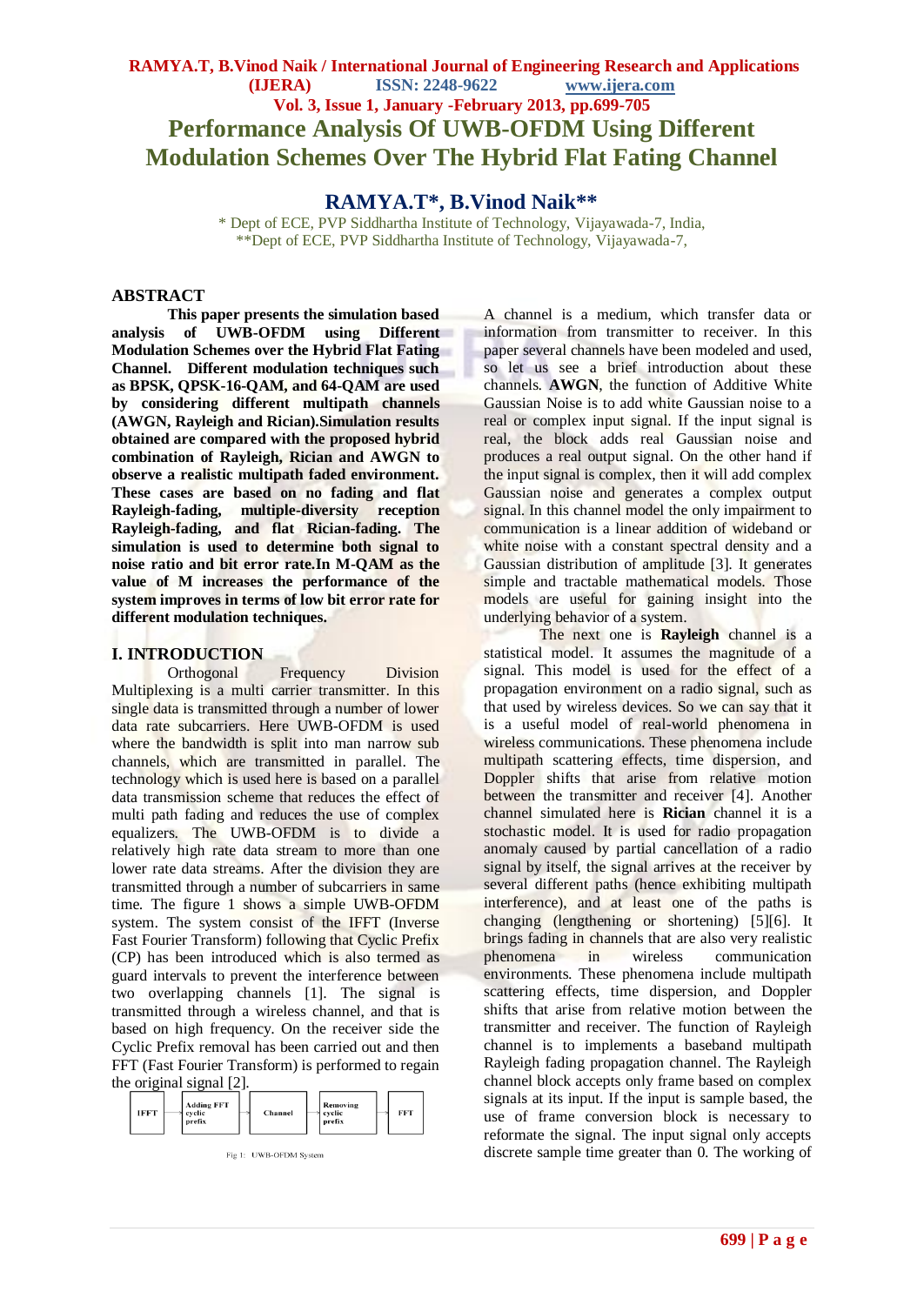*Rician channel* block is quite similar to the Rayleigh channel but the parameters used are different.

Rest of the paper is organized as follows: A brief literature review and related research work on the technology comes under Section II .Section III gives the multipath channel modeling, leading the discussion to the development of the channel models in section IV with results and discussions. A brief conclusion has been presented in section V.

## **II. RELATED RESEARCH WORK**

In this paper two fading modes are compared those are the Flat fading and No fading. Fading refers to fluctuations in the amplitude of a received signal that occur owing to propagation related interference [7]. Multipath fading is a significant problem in communications. This multipath propagation is caused by reflection and the scattering of radio waves lead to a situation in which transmitted signals arrive phase shifted over paths of different lengths at the receiver and are superimposed there<sup>[8]</sup>. The interference can cause strengthen, distort or even eliminate the received signal. In a fading channel, signals experience fades (i.e., they fluctuate in their strength). Fading is divided into two types. The first one is the smallscale fading and the other one is the large-scale fading. In this paper we will see the comparison in small scale fading environment. Small scale fading is again divided into two parts that are based on multipath time delay spread and other based on Doppler Spread[9][10]. Small scale fading includes flat fading that occurs due to multipath time delay spread. Flat fading refers to the amplitude of the received signal changes with time. Fading takes place when symbol period of the transmitted signal is much larger than the delay spread of the channel. Because of that, deep fade may occurs and the only way to overcome this problem is to increase the transmit power. In flat fading the bandwidth of signal is lesser than bandwidth of channel. When the signal power drops significantly, the channel is said to be in a fade. This gives rise to high bit error rates (BER).

## **III. Multipath Channel Modelling**

In UWB-OFDM model the multipath channel block is divided into three models. Here we use two fading modes are also used that are Flat fading and No fading.



Fig2. UWB OFDM using Rectangular model

This model mainly depends on two parts i.e. UWB-OFDM transmitter and UWB-OFDM receiver, but there are other blocks which are need to be discussed as shown in figure 2. The descriptions of all blocks are as follows.

**UWB-OFDM Transmitter:** The first block in the model is Bernoulli Random Binary Generator. It is used to generate random binary numbers using a Bernoulli distribution. The Bernoulli distribution with parameter p produces zero with probability p and one with probability 1-p. In this the frame based output is selected.. The next block is Convolutional Encoder. It is used to encode a sequence of binary input vectors to produce a sequence of binary output vectors. The block can process multiple symbols at a time. The next block is Rectangular Modulator Baseband. In this block we will use different modulation techniques like BPSK modulation, QPSK modulation, 16-QAM and 64-QAM. The next block is Normalize block, which normalizes the filter numerator coefficients for a quantized filter to have values between -1 and 1. Next block presents a Transmitted signal block that samples per symbol is set to be 1 and offset is 0. The next block is UWB-OFDM transmitte*r*, first PN sequence generator is attached followed by a Unipolar to bipolar convertor. The Matrix Concatenation block is also used in which the numbers of inputs is selected to be 11 and mode is selected to be Multidimensional array. After that Zero padding for UWB-OFDM is worn and then Inverse Fast Fourier Transform (IFFT) block is used. Cyclic prefix block is attached owing to the well-known Inter symbol and Inter carrier interference problem in UWB-OFDM. Next block is Multipath channel. After that Spectrum Scope is attached, the function of Spectrum Scope block is to computes and displays the Periodogram of the input. The input can be either sample-based or frame-based vector or a frame-based matrix.

*UWB-OFDM Receiver:* In Receiver part the received signal is passed through Remove Cyclic Prefix block and then forwarded to Fast Fourier Transform (FFT). After the frame conversion, zero padding is removed and pilots channel is removed and then output is achieved. In the received signal the same value is selected as the transmitted signal. Next block is Denormalize; the function of the block is the inverse of Normalize block. The function of Rectangular Demodulator Baseband is to demodulate a signal that was modulated using different modulation techniques which are used in modulation block with a constellation on a rectangular lattice. The next block is Viterbi Decoder that decodes input symbols to produce binary output symbols. The last block attached is of Error Rate Calculation block that compares input data from a transmitter with input data from a receiver. It calculates the error rate as a running statistic, by dividing the total number of unequal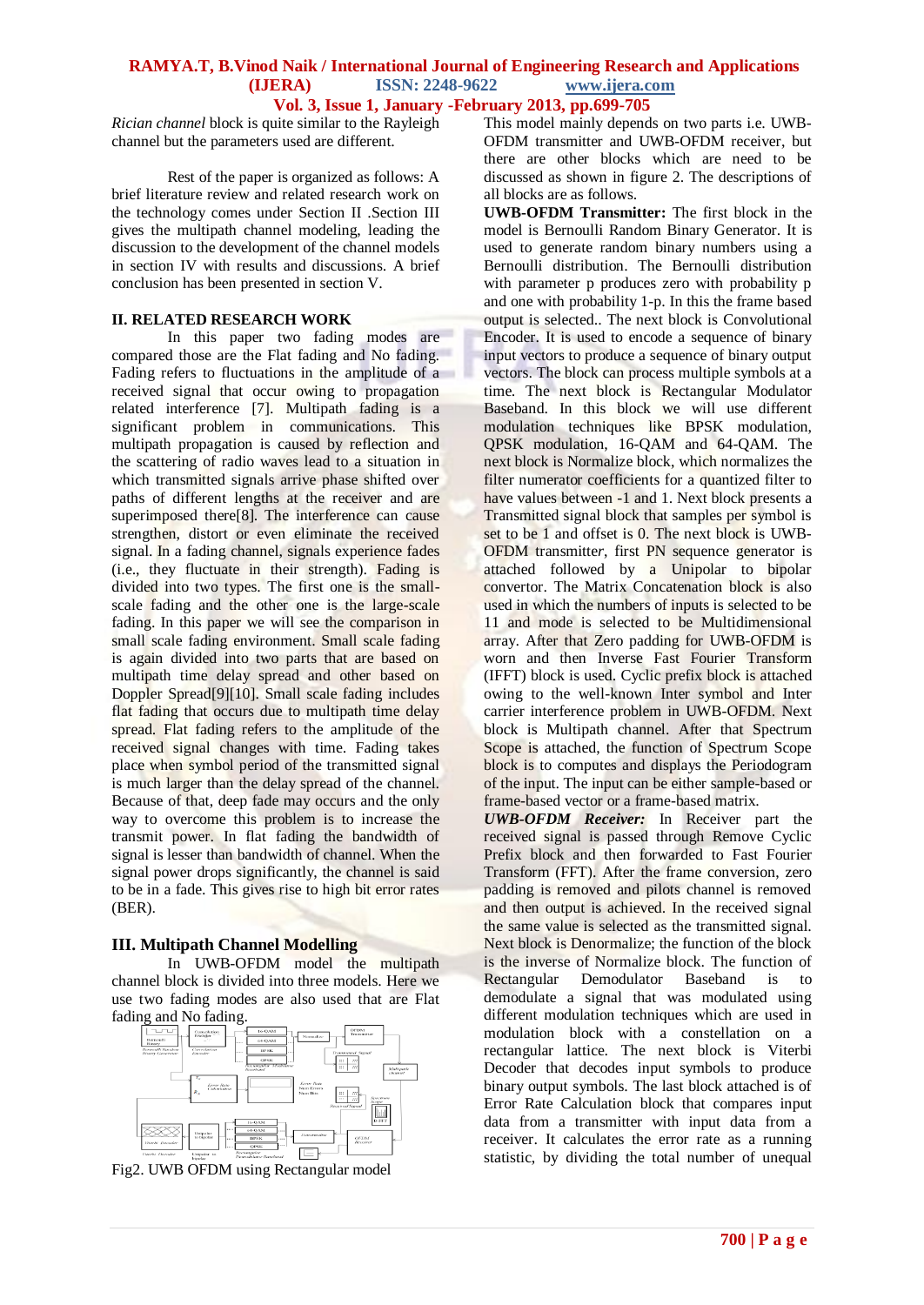# **RAMYA.T, B.Vinod Naik / International Journal of Engineering Research and Applications (IJERA) ISSN: 2248-9622 www.ijera.com**

**Vol. 3, Issue 1, January -February 2013, pp.699-705**

pairs of data elements by the total number of input data elements from one source.

#### **A. (Rayleigh + AWGN Channel) Model-1:**

In this model the inside structure of multipath channel can be seen. Here the model consists of two Rayleigh channels that are attached to AWGN channel as shown in figure 3.



Fig3. Structural design of model-1

#### **B. (Rician + AWGN Channel) Model-2:**

In this model two Rician channels are attached to AWGN channel instead of Rayleigh channel as shown in figure 4.



Fig4. Structural design of model-2

## **C. (Rayleigh + Rician + AWGN Channel) Model-3:**

In this model combination of the channels are used that is the Rayleigh and Rician channels both are combined and then forwarded to AWGN channel as presented in figure 5.



Fig5. Structural design of model-3

## **IV. SIMULATION RESULTS AND DISCUSSIONS**

## **A. (Rayleigh + AWGN Channel) Model-1:**

**1. For BPSK:** In figure 6 we will see the difference of Received Signal in Flat and No Fading model by using BPSK technique. The first figure shows the result of Received signal in Flat fading mode and the second describes the Received signal in No fading mode using model-1.



Fig6. Received Signals of Model 1 in Flat and No Fading of a BPSK

**2. For QPSK:** The difference of Received Signal in Flat and No Fading model by using QPSK technique is shown in figure 8. The first figure shows the result of Received signal in Flat fading mode and the second describes the Received signal in No fading mode using model-1.



Fig7. Received Signals of Model 1 in Flat and No Fading of a QPSK

**3.For 16-QAM:** Here figure 8 we will give the difference of Received Signal in Flat and No Fading model by using 16-QAM technique. The first figure shows the result of Received signal in Flat fading mode and the second describes the Received signal in No fading mode using model-1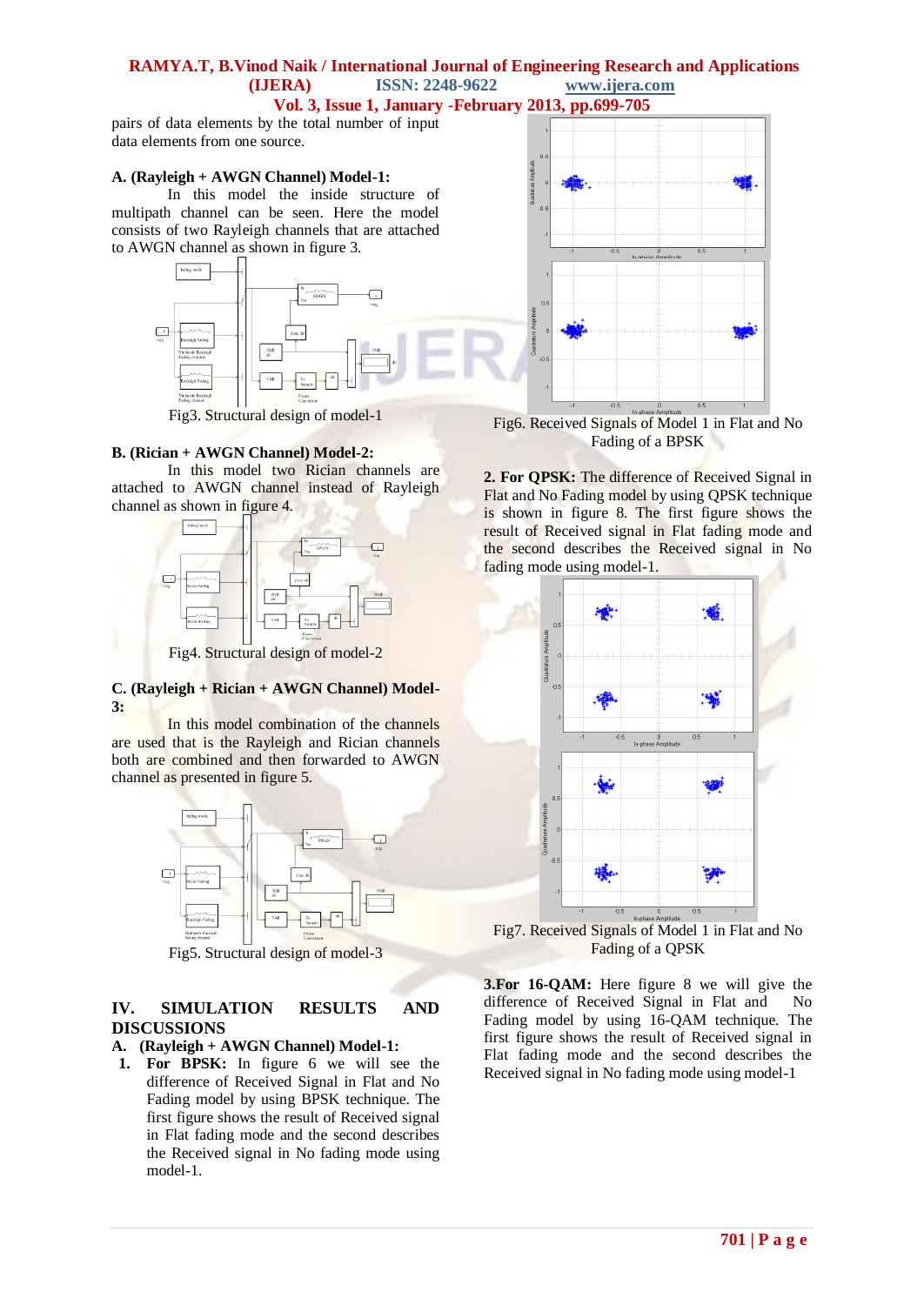

Fig8. Received Signals of Model 1 in Flat and No Fading of a 16-QAM

**4. For 64-QAM** :Figure 9 gives the difference of Received Signal in Flat and No Fading model by using 64-QAM technique. The first figure shows the result of Received signal in Flat fading mode and the second describes the Received signal in No fading mode using model-1.



Fig9. Received Signals of Model 1 in Flat and No Fading of a 64-QAM

#### B. **(Rician + AWGN Channel) Model-2**

**1. For BPSK:** The figure 10 illustrates the difference in Received signals of Model 2. The first part of figure gives the result of Received signal in Flat fading mode and second one gives the result of Received signal in no fading mode using BPSK techniques.

Fig10. Received Signals of Model 2 in Flat and No Fading of a BPSK

**2. For QPSK:** The different Received signals of Model 2 are illustrated in figure11. The first part of figure shows the result of Received signal in Flat fading mode and second part of the result shows the Received signal in no fading mode using QPSK techniques.



Fig11. Received Signals of Model 2 in Flat and No Fading of a QPSK

**3. For 16-QAM:** Here figure 12 we will give the difference of Received Signal in Flat and No Fading model by using 16-QAM technique. The first figure shows the result of Received signal in Flat fading mode and the second describes the Received signal in No fading mode using model-2.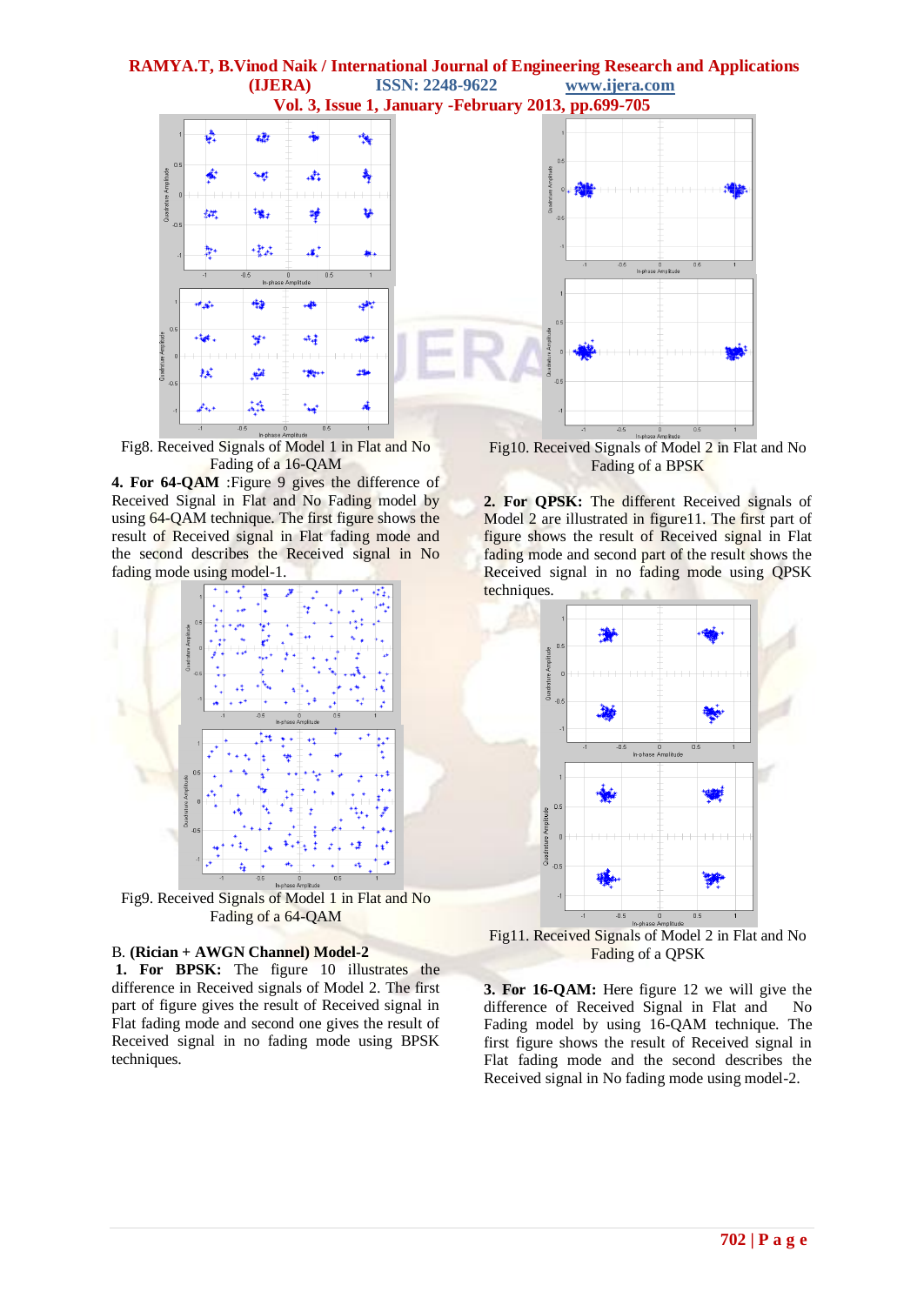

Fading of a 16-QAM

**4. For 64-QAM:** The difference of Received Signals in Flat and No Fading model by using 64- QAM technique is shown in figure 13. The first figure shows the result of Received signal in Flat fading mode and the second describes the Received signal in No fading mode using model-2.



Fig13. Received Signals of Model 2 in Flat and No Fading of a 64-QAM

#### **C. (Rayleigh + Rician + AWGN Channel) Model-3**

**1. For BPSK:** The figure 14 presents the received signal in Flat and No fading mode. Here by using BPSK technique the received signals are obtained. The first one gives the result flat fading mode and the second one gives the result of No fading mode.

Fig14. Received Signals of Model 3 in Flat and No Fading of a BPSK

0<br>In-phase Amplitude

**2. For QPSK:** B**y** using QPSK technique the received signals are obtained. The below figure 15 presents the received signal in Flat and No fading mode .The first one gives the result flat fading mode and the second one gives the result of No fading mode.



Fig15. Received Signals of Model 3 in Flat and No Fading of a QPSK

**3. For16-QAM:** The difference of Received Signals in Flat and No Fading model by using 16-QAM technique is shown in figure 16. The first figure shows the result of Received signal in Flat fading mode and the second describes the Received signal in No fading mode using model-3.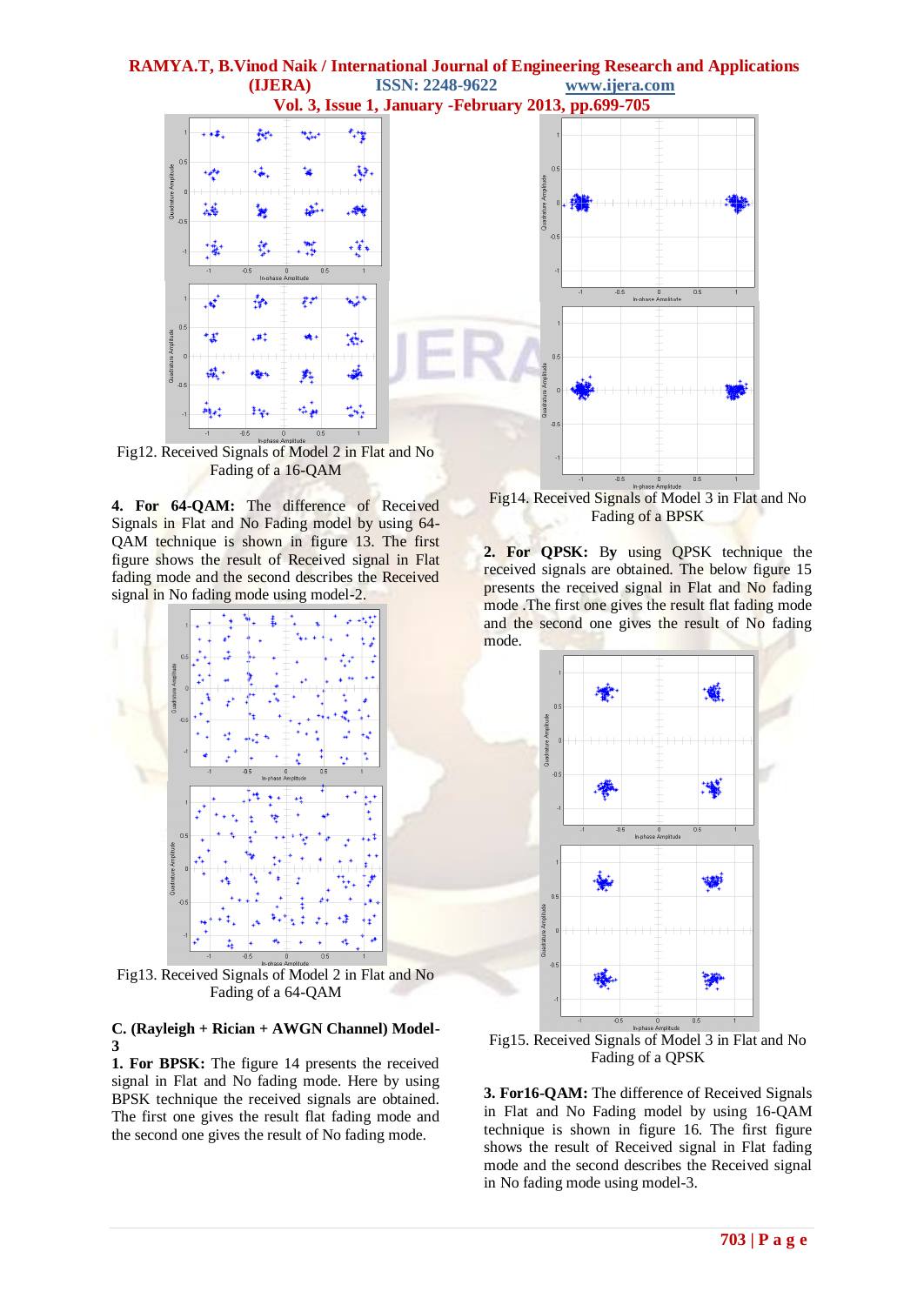

Fig16. Received Signals of Model 3 in Flat and No Fading of a 16-QAM

**4. For 64-QAM:** In figure 17 we will see the difference of Received Signal in Flat and No Fading model by using 64-QAM technique. The first figure shows the result of Received signal in Flat fading mode and the second describes the Received signal in No fading mode using model-3.



Fig17. Received Signals of Model 3 in Flat and No Fading of a 64-QAM

## **V. CONCLUSION:**

Below tables represents the summary of all simulation results concluded with various combinations of multipath channel models for different modulation techniques.

| Simula         | Channels       | Fadin          | Bit            | <b>SNR</b> |
|----------------|----------------|----------------|----------------|------------|
| tion           |                | g              | Error          |            |
| Numbe          |                | Mode           | Rate           |            |
| r              |                |                |                |            |
| 1              | Rayleigh+AWG   | Flat           | 0.445          | 26.1       |
|                | N              | Fadin          | 7              | 6          |
|                |                | g              |                |            |
| $\overline{2}$ | Rayleigh+AWG   | No.            | 0.440          | 25.6       |
|                | N              | Fadin          | $\overline{2}$ | 7          |
|                |                | g              |                |            |
| 3              | Rician+ AWGN   | Flat           | 0.440          | 26.1       |
|                |                | Fadin          | $\overline{c}$ | 7          |
|                |                | g              |                |            |
| $\overline{4}$ | Rician+ AWGN   | N <sub>o</sub> | 0.440          | 25.6       |
|                |                | Fadin          | $\overline{c}$ | 7          |
|                |                | g              |                |            |
| 5              | Rayleigh+Ricia | Flat           | 0.445          | 26.1       |
|                | $n+$           | Fadin          | 7              | 6          |
|                | <b>AWGN</b>    | g              |                |            |
| 6              | Rayleigh+Ricia | No             | 0.440          | 25.6       |
|                | $n+$           | Fadin          | 2              | 7          |
|                | <b>AWGN</b>    | g              |                |            |

Table1: BPSK-BER & SNR for multipath channel models ÷.

| Simula<br>tion<br>Numbe<br>r | Channels                        | Fading<br>Mode           | <b>Bit</b><br>Error<br>Rate | <b>SNR</b> |
|------------------------------|---------------------------------|--------------------------|-----------------------------|------------|
| $\mathbf{1}$                 | Rayleigh+AWGN                   | Flat<br>Fading           | 0.333                       | 26.28      |
| $\overline{2}$               | Rayleigh+AWGN                   | No<br>Fading             | 0.3136                      | 25.78      |
| 3                            | Rician+ AWGN                    | Flat<br>Fading           | 0.3136                      | 26.27      |
| $\overline{4}$               | Rician+ AWGN                    | N <sub>0</sub><br>Fading | 0.3136                      | 25.78      |
| 5                            | Rayleigh+Rician+<br><b>AWGN</b> | Flat<br>Fading           | 0.3764                      | 24.15      |
| 6                            | Rayleigh+Rician+<br><b>AWGN</b> | N <sub>0</sub><br>Fading | 0.3764                      | 24.09      |

Table2: QPSK-BER & SNR for multipath channel models